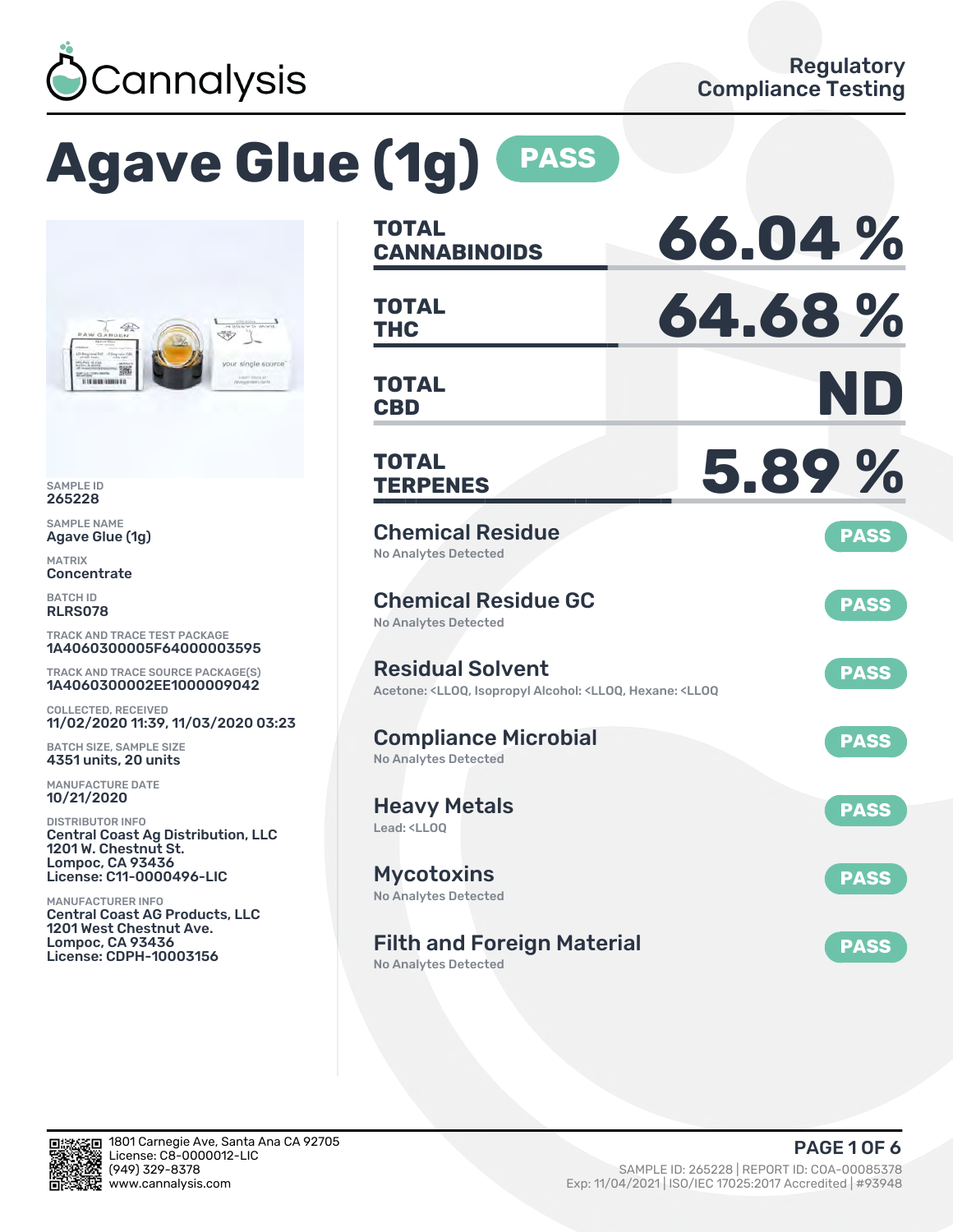

## CANNABINOID ANALYSIS

TOTAL THC,CBD, and CANNABINOIDS value(s) have been decarboxylated.

| TOTAL THC:          | 646.8 mg/g (64.68 %), 646.8 mg per package |
|---------------------|--------------------------------------------|
| TOTAL CBD:          | ND                                         |
| TOTAL CANNABINOIDS: | 660.4 mg/g $(66.04\%)$                     |

UNIT OF MEASUREMENT: Milligrams per Gram(mg/g)

| <b>ANALYTE</b>         | <b>RESULT</b>        | LOD    | <b>LLOO</b> | <b>ANALYTE</b> | <b>RESULT</b>         | <b>LOD</b> | <b>LLOO</b> |
|------------------------|----------------------|--------|-------------|----------------|-----------------------|------------|-------------|
| THCa                   | 703.6 mg/g (70.36 %) | 0.2000 | 0.4000      | CBDv           | ND                    | 0.2000     | 0.4000      |
| D9THC                  | 29.68 mg/g (2.968 %) | 0.2000 | 0.4000      | CBGa           | 11.45 mg/g (1.145 %)  | 0.2000     | 0.4000      |
| D8THC                  | ND                   | 0.2000 | 0.4000      | CBG            | 3.559 mg/g (0.3559 %) | 0.2000     | 0.4000      |
| <b>THC<sub>v</sub></b> | <b>ND</b>            | 0.2000 | 0.4000      | CBN            | ND                    | 0.2000     | 0.4000      |
| CBDa                   | <b>ND</b>            | 0.2000 | 0.4000      | CBC            | ND                    | 0.2000     | 0.4000      |
| CBD                    | <b>ND</b>            | 0.2000 | 0.4000      |                |                       |            |             |
|                        |                      |        |             |                |                       |            |             |

#### ADDITIONAL INFORMATION

| Method:              | SOP-TECH-001 | Sample Prepped: 11/03/2020 12:09  | Sample Approved: 11/04/2020 10:26  |  |
|----------------------|--------------|-----------------------------------|------------------------------------|--|
| Instrument: UPLC-DAD |              | Sample Analyzed: 11/03/2020 13:58 | Prep-Analytical Batch: 22931-17672 |  |



## TERPENE ANALYSIS

| UNIT OF MEASUREMENT: | Milligrams per Gram(mg/g) |
|----------------------|---------------------------|
|                      |                           |

| <b>ANALYTE</b>          | <b>RESULT</b>                                                                                                                              | LOD    | <b>LLOQ</b> |  | <b>ANALYTE</b>        | <b>RESULT</b>                                      | <b>LOD</b> | <b>LLOQ</b> |
|-------------------------|--------------------------------------------------------------------------------------------------------------------------------------------|--------|-------------|--|-----------------------|----------------------------------------------------|------------|-------------|
| 3-Carene                | <b>ND</b>                                                                                                                                  | 0.5000 | 1.000       |  | Alpha bisabolol       | 2.196 mg/g (0.2196 %)                              | 0.5000     | 1.000       |
| Alpha cedrene           | <b>ND</b>                                                                                                                                  | 0.5000 | 1.000       |  | Alpha humulene        | 4.470 mg/g (0.4470 %)                              | 0.5000     | 1.000       |
| Alpha pinene            | 1.081 mg/g $(0.1081\%)$                                                                                                                    | 0.5000 | 1.000       |  | Alpha terpinene       | ND                                                 | 0.5000     | 1.000       |
| Alpha terpineol         | 1.091 mg/g $(0.1091\%)$                                                                                                                    | 0.3300 | 0.6500      |  | Beta caryophyllene    | 14.14 mg/g (1.414 %)                               | 0.5000     | 1.000       |
| Beta myrcene            | 18.38 mg/g (1.838 %)                                                                                                                       | 0.5000 | 1.000       |  | Beta pinene           | <lloq< td=""><td>0.6100</td><td>1.210</td></lloq<> | 0.6100     | 1.210       |
| <b>Borneol</b>          | <b>ND</b>                                                                                                                                  | 0.5000 | 1.000       |  | Camphene              | <b>ND</b>                                          | 0.5000     | 1.000       |
| Camphor                 | <b>ND</b>                                                                                                                                  | 0.5000 | 1.000       |  | Caryophyllene oxide   | <b>ND</b>                                          | 0.5000     | 1.000       |
| Cedrol                  | <b>ND</b>                                                                                                                                  | 0.5000 | 1.000       |  | Cis nerolidol         | <b>ND</b>                                          | 0.5000     | 1.000       |
| Eucalyptol              | <b>ND</b>                                                                                                                                  | 0.5000 | 1.000       |  | Fenchol               | 1.181 mg/g $(0.1181%)$                             | 0.5000     | 1.000       |
| Fenchone                | <b>ND</b>                                                                                                                                  | 0.5000 | 1.000       |  | Gamma terpinene       | <b>ND</b>                                          | 0.5000     | 1.000       |
| Gamma terpineol         | <b>ND</b>                                                                                                                                  | 0.1000 | 0.2100      |  | Geranyl acetate       | <b>ND</b>                                          | 0.5000     | 1.000       |
| Guaiol                  | 1.178 mg/g $(0.1178%)$                                                                                                                     | 0.5000 | 1.000       |  | Isoborneol            | <b>ND</b>                                          | 0.5000     | 1.000       |
| Isopulegol              | <b>ND</b>                                                                                                                                  | 0.5000 | 1.000       |  | Limonene              | 5.934 mg/g $(0.5934\%)$                            | 0.5000     | 1.000       |
| Linalool                | 3.106 mg/g (0.3106 %)                                                                                                                      | 0.5000 | 1.000       |  | Menthol               | <b>ND</b>                                          | 0.5000     | 1.000       |
| Ocimene 1               | <ll0q< td=""><td>0.1600</td><td>0.3100</td><td></td><td>Ocimene 2</td><td>4.486 mg/g (0.4486 %)</td><td>0.3500</td><td>0.6900</td></ll0q<> | 0.1600 | 0.3100      |  | Ocimene 2             | 4.486 mg/g (0.4486 %)                              | 0.3500     | 0.6900      |
| P-cymene                | <b>ND</b>                                                                                                                                  | 0.5200 | 1.050       |  | P-mentha-1,5-diene ND |                                                    | 0.5000     | 1.000       |
| Pulegone                | <b>ND</b>                                                                                                                                  | 0.5000 | 1.000       |  | Sabinene              | <b>ND</b>                                          | 0.5000     | 1.000       |
| Sabinene hydrate        | <b>ND</b>                                                                                                                                  | 0.5000 | 1.000       |  | Terpinolene           | 1.740 mg/g $(0.1740\%)$                            | 0.5000     | 1.000       |
| Trans beta farnesene ND |                                                                                                                                            | 0.5000 | 1.000       |  | Trans nerolidol       | <b>ND</b>                                          | 0.5000     | 1.000       |
| Valencene               | <b>ND</b>                                                                                                                                  | 0.5000 | 1.000       |  |                       |                                                    |            |             |

#### ADDITIONAL INFORMATION



Method: SOP-TECH-027 Sample Prepped: 11/03/2020 11:18 Sample Approved: 11/04/2020 12:17 Prep-Analytical Batch: 22925-17664

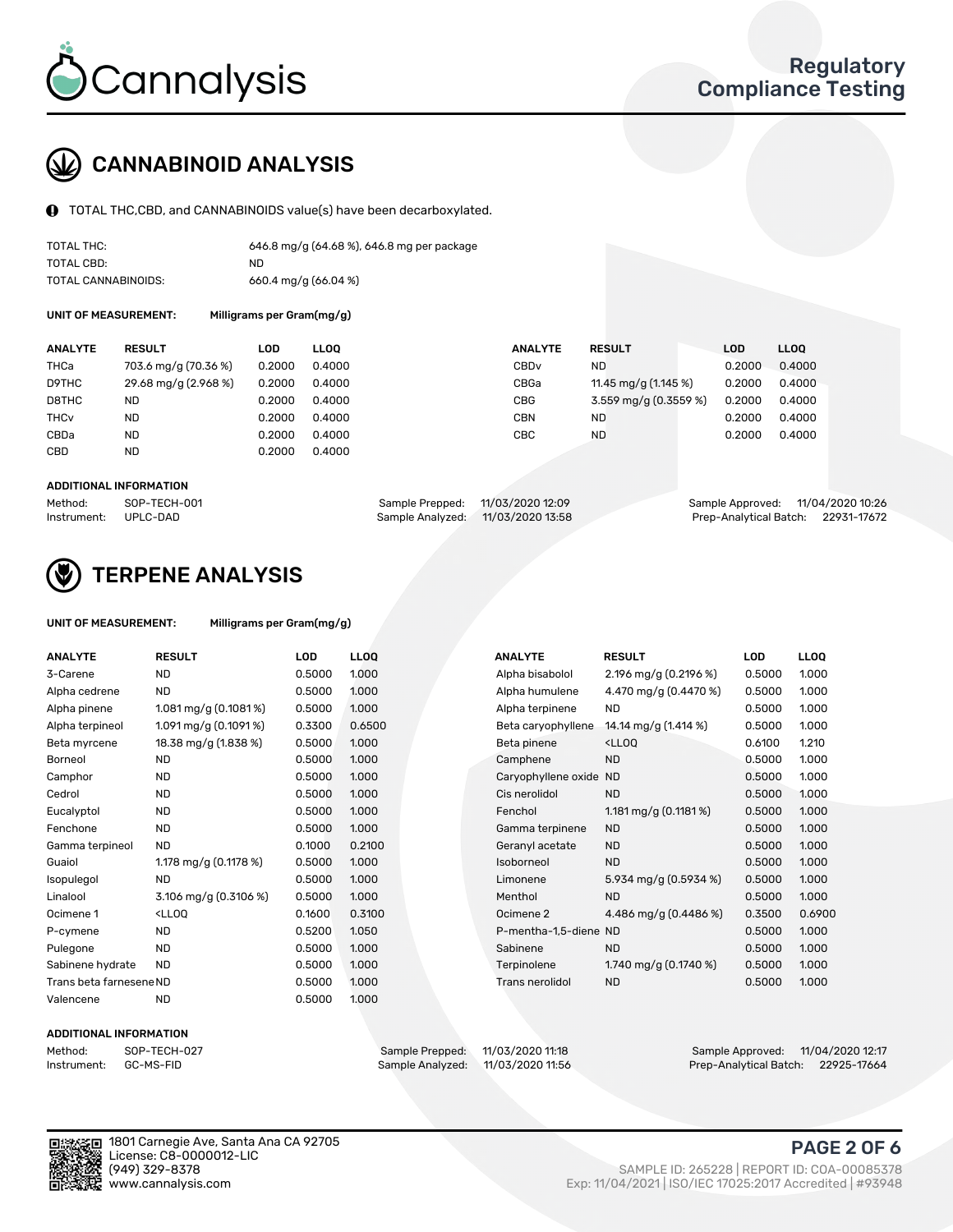

## CHEMICAL RESIDUE ANALYSIS PASS

UNIT OF MEASUREMENT: Micrograms per Gram(ug/g)

| <b>ANALYTE</b>    | <b>RESULT</b> | LOD    | LLOQ   | <b>ACTION LEVEL</b> |      | <b>ANALYTE</b>      | <b>RESULT</b> | LOD    | <b>LLOQ</b> | <b>ACTION LEVEL</b> |      |
|-------------------|---------------|--------|--------|---------------------|------|---------------------|---------------|--------|-------------|---------------------|------|
| Abamectin         | <b>ND</b>     | 0.0200 | 0.0400 | 0.1000              | Pass | Acephate            | <b>ND</b>     | 0.0200 | 0.0400      | 0.1000              | Pass |
| Acequinocyl       | <b>ND</b>     | 0.0200 | 0.0400 | 0.1000              | Pass | Acetamiprid         | <b>ND</b>     | 0.0200 | 0.0400      | 0.1000              | Pass |
| Aldicarb          | <b>ND</b>     | 0.0200 | 0.0400 | 0.0                 | Pass | Azoxystrobin        | <b>ND</b>     | 0.0200 | 0.0400      | 0.1000              | Pass |
| <b>Bifenazate</b> | <b>ND</b>     | 0.0200 | 0.0400 | 0.1000              | Pass | Bifenthrin          | <b>ND</b>     | 0.0200 | 0.0400      | 3.000               | Pass |
| <b>Boscalid</b>   | <b>ND</b>     | 0.0200 | 0.0400 | 0.1000              | Pass | Carbaryl            | <b>ND</b>     | 0.0200 | 0.0400      | 0.5000              | Pass |
| Carbofuran        | <b>ND</b>     | 0.0200 | 0.0400 | 0.0                 | Pass | Chlorantraniliprole | <b>ND</b>     | 0.0200 | 0.0400      | 10.00               | Pass |
| Clofentezine      | <b>ND</b>     | 0.0200 | 0.0400 | 0.1000              | Pass | Coumaphos           | <b>ND</b>     | 0.0200 | 0.0400      | 0.0                 | Pass |
| Cyfluthrin        | <b>ND</b>     | 0.4000 | 1.000  | 2.000               | Pass | Cypermethrin        | <b>ND</b>     | 0.4000 | 1.000       | 1.000               | Pass |
| Daminozide        | <b>ND</b>     | 0.0200 | 0.0400 | 0.0                 | Pass | Diazinon            | <b>ND</b>     | 0.0200 | 0.0400      | 0.1000              | Pass |
| <b>Dichlorvos</b> | <b>ND</b>     | 0.0200 | 0.0400 | 0.0                 | Pass | Dimethoate          | <b>ND</b>     | 0.0200 | 0.0400      | 0.0                 | Pass |
| Dimethomorph      | <b>ND</b>     | 0.0200 | 0.0400 | 2.000               | Pass | Ethoprophos         | <b>ND</b>     | 0.0200 | 0.0400      | 0.0                 | Pass |
| Etofenprox        | <b>ND</b>     | 0.0200 | 0.0400 | 0.0                 | Pass | Etoxazole           | <b>ND</b>     | 0.0200 | 0.0400      | 0.1000              | Pass |
| Fenhexamid        | <b>ND</b>     | 0.0200 | 0.0400 | 0.1000              | Pass | Fenoxycarb          | <b>ND</b>     | 0.0200 | 0.0400      | 0.0                 | Pass |
| Fenpyroximate     | <b>ND</b>     | 0.0200 | 0.0400 | 0.1000              | Pass | Fipronil            | <b>ND</b>     | 0.0400 | 0.1000      | 0.0                 | Pass |
| Flonicamid        | <b>ND</b>     | 0.0200 | 0.0400 | 0.1000              | Pass | Fludioxonil         | <b>ND</b>     | 0.0200 | 0.0400      | 0.1000              | Pass |
| Hexythiazox       | <b>ND</b>     | 0.0200 | 0.0400 | 0.1000              | Pass | Imazalil            | <b>ND</b>     | 0.0200 | 0.0400      | 0.0                 | Pass |
| Imidacloprid      | <b>ND</b>     | 0.0200 | 0.0400 | 5.000               | Pass | Kresoxim methyl     | <b>ND</b>     | 0.0200 | 0.0400      | 0.1000              | Pass |
| Malathion         | <b>ND</b>     | 0.0200 | 0.0400 | 0.5000              | Pass | Metalaxyl           | <b>ND</b>     | 0.0200 | 0.0400      | 2.000               | Pass |
| Methiocarb        | <b>ND</b>     | 0.0200 | 0.0400 | 0.0                 | Pass | Methomyl            | <b>ND</b>     | 0.0200 | 0.0400      | 1.000               | Pass |
| Mevinphos         | <b>ND</b>     | 0.0200 | 0.0400 | 0.0                 | Pass | Myclobutanil        | <b>ND</b>     | 0.0200 | 0.0400      | 0.1000              | Pass |
| Naled             | <b>ND</b>     | 0.0200 | 0.0400 | 0.1000              | Pass | Oxamyl              | <b>ND</b>     | 0.0200 | 0.0400      | 0.5000              | Pass |
| Paclobutrazol     | <b>ND</b>     | 0.0200 | 0.0400 | 0.0                 | Pass | Permethrins         | <b>ND</b>     | 0.0400 | 0.1000      | 0.5000              | Pass |
| Phosmet           | <b>ND</b>     | 0.0200 | 0.0400 | 0.1000              | Pass | Piperonyl butoxide  | <b>ND</b>     | 0.0200 | 0.0400      | 3.000               | Pass |
| Prallethrin       | <b>ND</b>     | 0.0200 | 0.0400 | 0.1000              | Pass | Propiconazole       | <b>ND</b>     | 0.0200 | 0.0400      | 0.1000              | Pass |
| Propoxur          | <b>ND</b>     | 0.0200 | 0.0400 | 0.0                 | Pass | Pyrethrins          | <b>ND</b>     | 0.0200 | 0.0400      | 0.5000              | Pass |
| Pyridaben         | <b>ND</b>     | 0.0200 | 0.0400 | 0.1000              | Pass | Spinetoram          | <b>ND</b>     | 0.0200 | 0.0400      | 0.1000              | Pass |
| Spinosad          | <b>ND</b>     | 0.0300 | 0.0700 | 0.1000              | Pass | Spiromesifen        | <b>ND</b>     | 0.0200 | 0.0400      | 0.1000              | Pass |
| Spirotetramat     | <b>ND</b>     | 0.0200 | 0.0400 | 0.1000              | Pass | Spiroxamine         | <b>ND</b>     | 0.0200 | 0.0400      | 0.0                 | Pass |
| Tebuconazole      | <b>ND</b>     | 0.0200 | 0.0400 | 0.1000              | Pass | Thiacloprid         | <b>ND</b>     | 0.0200 | 0.0400      | 0.0                 | Pass |
| Thiamethoxam      | <b>ND</b>     | 0.0200 | 0.0400 | 5.000               | Pass | Trifloxystrobin     | <b>ND</b>     | 0.0200 | 0.0400      | 0.1000              | Pass |
|                   |               |        |        |                     |      |                     |               |        |             |                     |      |

### ADDITIONAL INFORMATION

Method: SOP-TECH-002 Sample Prepped: 11/03/2020 12:10 Sample Approved: 11/04/2020 16:26 Instrument: LC-MS/MS Sample Analyzed: 11/03/2020 13:28 Prep-Analytical Batch: 22932-17668



PAGE 3 OF 6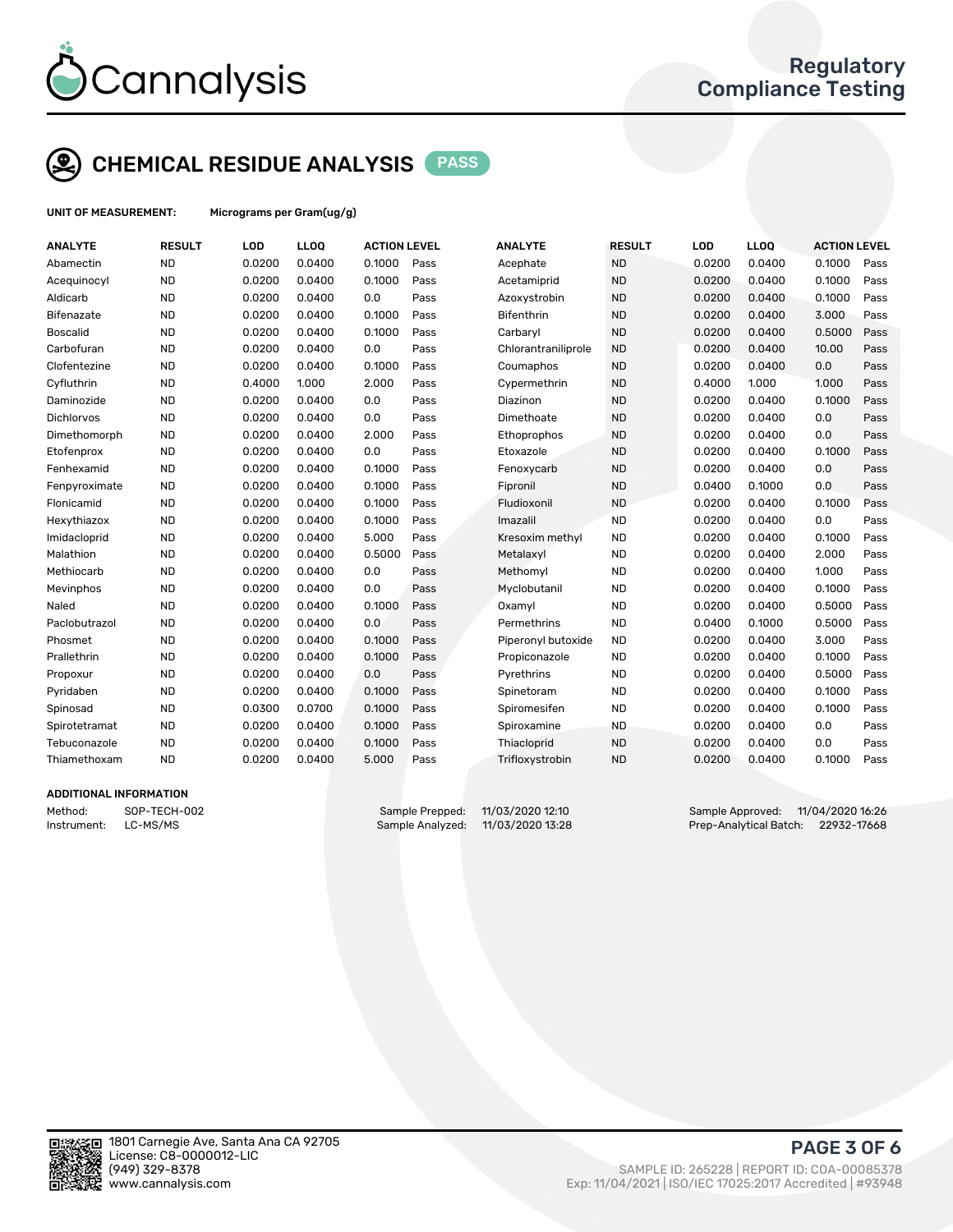

## CHEMICAL RESIDUE GC ANALYSIS PASS

| Micr |
|------|
|      |

ograms per Gram(ug/g<mark>)</mark>

| <b>ANALYTE</b>                                   | <b>RESULT</b>            | LOD    | <b>LLOO</b> | <b>ACTION LEVEL</b> |                                     | <b>ANALYTE</b>                       | <b>RESULT</b> | LOD    | <b>LLOO</b>                                |                  | <b>ACTION LEVEL</b> |
|--------------------------------------------------|--------------------------|--------|-------------|---------------------|-------------------------------------|--------------------------------------|---------------|--------|--------------------------------------------|------------------|---------------------|
| Captan                                           | <b>ND</b>                | 0.1000 | 0.2000      | 0.7000              | Pass                                | Chlordane                            | <b>ND</b>     | 0.0109 | 0.0136                                     | 0.0              | Pass                |
| Methyl parathion                                 | <b>ND</b>                | 0.0400 | 0.1000      | 0.0                 | Pass                                | <b>PCNB</b>                          | <b>ND</b>     | 0.0200 | 0.0400                                     | 0.1000           | Pass                |
| Chlorfenapyr                                     | <b>ND</b>                | 0.0800 | 0.1000      | 0.0                 | Pass                                | Chlorpyrifos                         | <b>ND</b>     | 0.0800 | 0.1000                                     | 0.0              | Pass                |
| ADDITIONAL INFORMATION<br>Method:<br>Instrument: | SOP-TECH-010<br>GC-MS/MS |        |             |                     | Sample Prepped:<br>Sample Analyzed: | 11/03/2020 12:10<br>11/03/2020 13:28 |               |        | Sample Approved:<br>Prep-Analytical Batch: | 11/04/2020 15:17 | 22933-17669         |

## RESIDUAL SOLVENT ANALYSIS PASS

UNIT OF MEASUREMENT: Micrograms per Gram(ug/g)

| <b>ANALYTE</b>       | <b>RESULT</b>                                                                                                                                                             | LOD    | <b>LLOO</b> | <b>ACTION LEVEL</b> |      | <b>ANALYTE</b>           | <b>RESULT</b>                                                               | LOD    | <b>LLOO</b> | <b>ACTION LEVEL</b> |      |
|----------------------|---------------------------------------------------------------------------------------------------------------------------------------------------------------------------|--------|-------------|---------------------|------|--------------------------|-----------------------------------------------------------------------------|--------|-------------|---------------------|------|
| Acetone              | <lloo< td=""><td>5.000</td><td>250.0</td><td>5000</td><td>Pass</td><td>Acetonitrile</td><td><b>ND</b></td><td>5.000</td><td>50.00</td><td>410.0</td><td>Pass</td></lloo<> | 5.000  | 250.0       | 5000                | Pass | Acetonitrile             | <b>ND</b>                                                                   | 5.000  | 50.00       | 410.0               | Pass |
| Benzene              | <b>ND</b>                                                                                                                                                                 | 0.5000 | 1.000       | 1.000               | Pass | <b>Butane</b>            | <b>ND</b>                                                                   | 76.80  | 96.00       | 5000                | Pass |
| Chloroform           | <b>ND</b>                                                                                                                                                                 | 0.5000 | 1.000       | 1.000               | Pass | Ethanol                  | <b>ND</b>                                                                   | 10.00  | 50.00       | 5000                | Pass |
| <b>Ethyl Acetate</b> | <b>ND</b>                                                                                                                                                                 | 5.000  | 50.00       | 5000                | Pass | <b>Ethyl Ether</b>       | <b>ND</b>                                                                   | 25.00  | 50.00       | 5000                | Pass |
| Ethylene oxide       | <b>ND</b>                                                                                                                                                                 | 0.5000 | 1.000       | 1.000               | Pass | Heptane                  | <b>ND</b>                                                                   | 1.000  | 5.000       | 5000                | Pass |
| Hexane               | $<$ LLOO                                                                                                                                                                  | 0.5000 | 5.000       | 290.0               | Pass | <b>Isopropyl Alcohol</b> | <lloo< td=""><td>5.000</td><td>50.00</td><td>5000</td><td>Pass</td></lloo<> | 5.000  | 50.00       | 5000                | Pass |
| Methanol             | <b>ND</b>                                                                                                                                                                 | 10.00  | 50.00       | 3000                | Pass | Methylene chloride       | <b>ND</b>                                                                   | 0.5000 | 1.000       | 1.000               | Pass |
| Pentane              | <b>ND</b>                                                                                                                                                                 | 1.000  | 50.00       | 5000                | Pass | Propane                  | <b>ND</b>                                                                   | 16.00  | 20.00       | 5000                | Pass |
| Toluene              | <b>ND</b>                                                                                                                                                                 | 0.5000 | 1.000       | 890.0               | Pass | Xvlenes                  | <b>ND</b>                                                                   | 6.000  | 100.0       | 2170                | Pass |
| Trichloroethylene    | <b>ND</b>                                                                                                                                                                 | 0.2500 | 1.000       | 1.000               | Pass | 1.2-Dichloroethane       | <b>ND</b>                                                                   | 0.5000 | 1.000       | 1.000               | Pass |

#### ADDITIONAL INFORMATION

| ADDITIONAL INFORMATION |              |                                   |                                    |
|------------------------|--------------|-----------------------------------|------------------------------------|
| Method:                | SOP-TECH-021 | Sample Prepped: 11/03/2020 11:56  | Sample Approved: 11/04/2020 15:42  |
| Instrument:            | HS-GC-MS/FID | Sample Analyzed: 11/03/2020 11:57 | Prep-Analytical Batch: 22919-17665 |



UNIT OF MEASUREMENT: Cycle Threshold (Ct)

| <b>ANALYTE</b> | <b>RESULT</b>              | LOD   | <b>LLOO</b> | <b>ACTION LEVEL</b> |                 | <b>ANALYTE</b>   | <b>RESULT</b> | LOD   | <b>LLOO</b>      |                  | <b>ACTION LEVEL</b> |
|----------------|----------------------------|-------|-------------|---------------------|-----------------|------------------|---------------|-------|------------------|------------------|---------------------|
| A.fumigatus    | <b>ND</b>                  | 33.00 | 0.0         | 0.0                 | Pass            | A. flavus        | <b>ND</b>     | 33.00 | 0.0              | 0.0              | Pass                |
| A. niger       | <b>ND</b>                  | 33.00 | 0.0         | 0.0                 | Pass            | A. terreus       | <b>ND</b>     | 33.00 | 0.0              | 0.0              | Pass                |
| <b>STEC</b>    | <b>ND</b>                  | 33.00 | 0.0         | 0.0                 | Pass            | Salmonella spp   | <b>ND</b>     | 33.00 | 0.0              | 0.0              | Pass                |
|                | ADDITIONAL INFORMATION     |       |             |                     |                 |                  |               |       |                  |                  |                     |
| Method:        | SOP-TECH-016, SOP-TECH-022 |       |             |                     | Sample Prepped: | 11/04/2020 06:13 |               |       | Sample Approved: | 11/04/2020 13:00 |                     |

Instrument: qPCR Sample Analyzed: 11/04/2020 06:14 Prep-Analytical Batch: 22957-17689

PAGE 4 OF 6

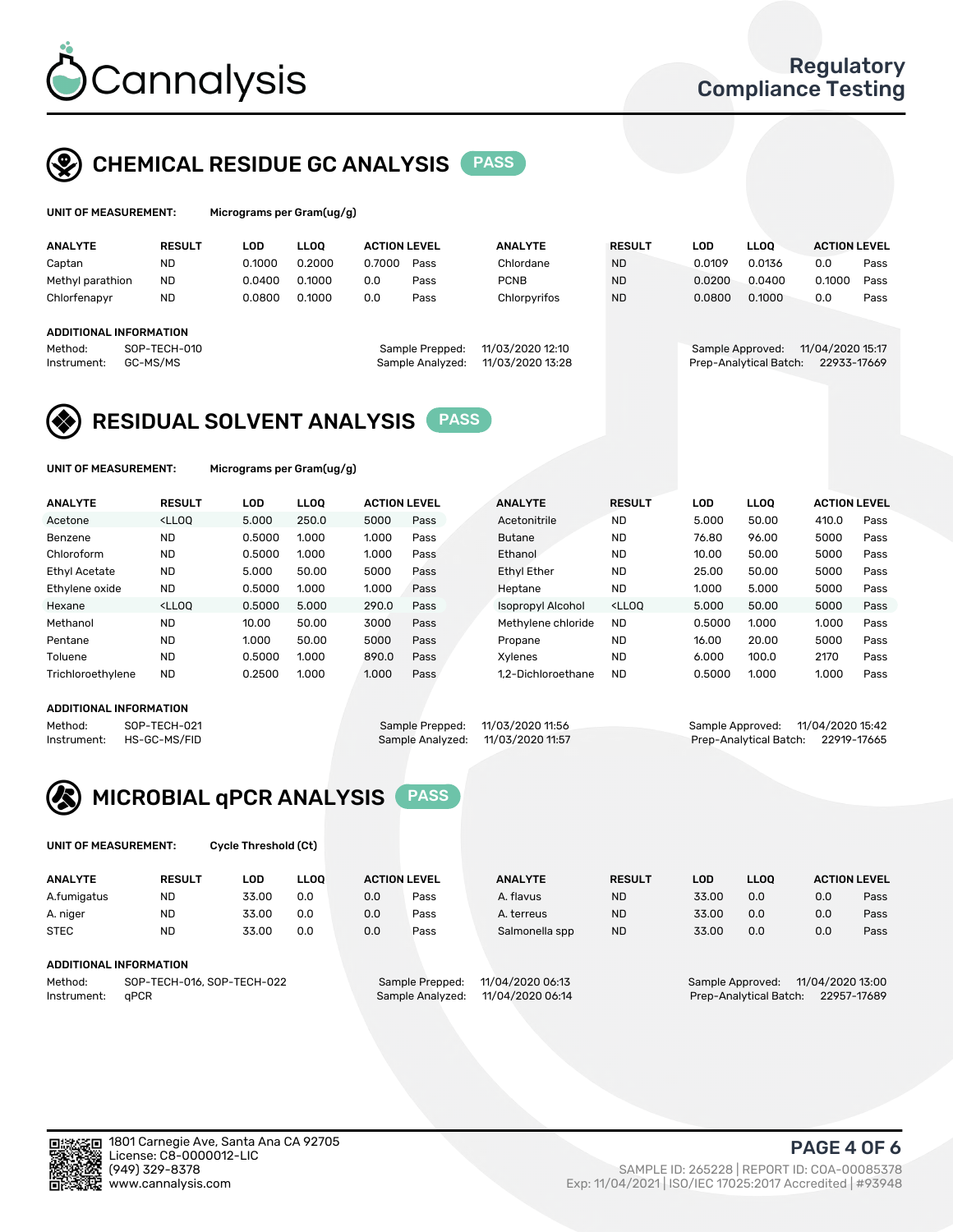



| UNIT OF MEASUREMENT:                                                                                                     |               | Micrograms per Gram(ug/g) |             |                     |      |                                      |               |            |                                            |                                 |      |
|--------------------------------------------------------------------------------------------------------------------------|---------------|---------------------------|-------------|---------------------|------|--------------------------------------|---------------|------------|--------------------------------------------|---------------------------------|------|
| <b>ANALYTE</b>                                                                                                           | <b>RESULT</b> | <b>LOD</b>                | <b>LLOO</b> | <b>ACTION LEVEL</b> |      | <b>ANALYTE</b>                       | <b>RESULT</b> | <b>LOD</b> | <b>LLOQ</b>                                | <b>ACTION LEVEL</b>             |      |
| Arsenic                                                                                                                  | <b>ND</b>     | 0.0200                    | 0.0500      | 0.2000              | Pass | Cadmium                              | <b>ND</b>     | 0.0050     | 0.0500                                     | 0.2000                          | Pass |
| Lead                                                                                                                     | $<$ LLOO      | 0.0100                    | 0.0500      | 0.5000              | Pass | Mercury                              | <b>ND</b>     | 0.0030     | 0.0500                                     | 0.1000                          | Pass |
| <b>ADDITIONAL INFORMATION</b><br>SOP-TECH-013<br>Method:<br>Sample Prepped:<br>ICP-MS<br>Sample Analyzed:<br>Instrument: |               |                           |             |                     |      | 11/03/2020 11:06<br>11/03/2020 11:07 |               |            | Sample Approved:<br>Prep-Analytical Batch: | 11/03/2020 16:17<br>22922-17659 |      |
| <b>MYCOTOXINS ANALYSIS</b><br><b>PASS</b><br><b>UNIT OF MEASUREMENT:</b><br>Micrograms per Kilogram(ug/kg)               |               |                           |             |                     |      |                                      |               |            |                                            |                                 |      |
|                                                                                                                          |               |                           |             |                     |      |                                      |               |            |                                            |                                 |      |
| <b>ANALYTE</b>                                                                                                           | <b>RESULT</b> | <b>LOD</b>                | <b>LLOO</b> | <b>ACTION LEVEL</b> |      | <b>ANALYTE</b>                       | <b>RESULT</b> | <b>LOD</b> | <b>LLOQ</b>                                | <b>ACTION LEVEL</b>             |      |
| Aflatoxin B1                                                                                                             | <b>ND</b>     | 1.000                     | 2.000       |                     | N/A  | Aflatoxin B2                         | <b>ND</b>     | 2.000      | 5.000                                      |                                 | N/A  |
| Aflatoxin G1                                                                                                             | <b>ND</b>     | 2.000                     | 5.000       |                     | N/A  | Aflatoxin G2                         | <b>ND</b>     | 2.000      | 5.000                                      |                                 | N/A  |
| <b>Total Aflatoxins</b>                                                                                                  | <b>ND</b>     | 10.00                     | 14.00       | 20.00               | Pass | Ochratoxin A                         | <b>ND</b>     | 1.000      | 2.000                                      | 20.00                           | Pass |

#### ADDITIONAL INFORMATION

Method: SOP-TECH-020 Sample Prepped: 11/03/2020 09:38 Sample Approved: 11/04/2020 14:49 Instrument: LC-MS/MS Sample Analyzed: 11/03/2020 10:53 Prep-Analytical Batch: 22915-17657

### FILTH & FOREIGN MATERIAL ANALYSIS PASS Q

UNIT OF MEASUREMENT: Filth and Foreign Matter (%)

| <b>ANALYTE</b>                | <b>RESULT</b>                     | LOD | <b>LLOO</b> | <b>ACTION LEVEL</b> |                                     | <b>ANALYTE</b>                       | <b>RESULT</b> | LOD | LLOO                                       | <b>ACTION LEVEL</b>             |      |
|-------------------------------|-----------------------------------|-----|-------------|---------------------|-------------------------------------|--------------------------------------|---------------|-----|--------------------------------------------|---------------------------------|------|
| IF RH ME                      | <b>ND</b>                         | 0.0 | 0.0         | 3.000               | Pass                                | <b>IFM</b>                           | <b>ND</b>     | 0.0 | 0.0                                        | 25.00                           | Pass |
| Mold                          | <b>ND</b>                         | 0.0 | 0.0         | 25.00               | Pass                                | <b>SSCD</b>                          | <b>ND</b>     | 0.0 | 0.0                                        | 25.00                           | Pass |
| <b>ADDITIONAL INFORMATION</b> |                                   |     |             |                     |                                     |                                      |               |     |                                            |                                 |      |
| Method:<br>Instrument:        | SOP-TECH-009<br>Visual Inspection |     |             |                     | Sample Prepped:<br>Sample Analyzed: | 11/03/2020 11:17<br>11/03/2020 11:24 |               |     | Sample Approved:<br>Prep-Analytical Batch: | 11/03/2020 11:28<br>22926-17661 |      |



PAGE 5 OF 6